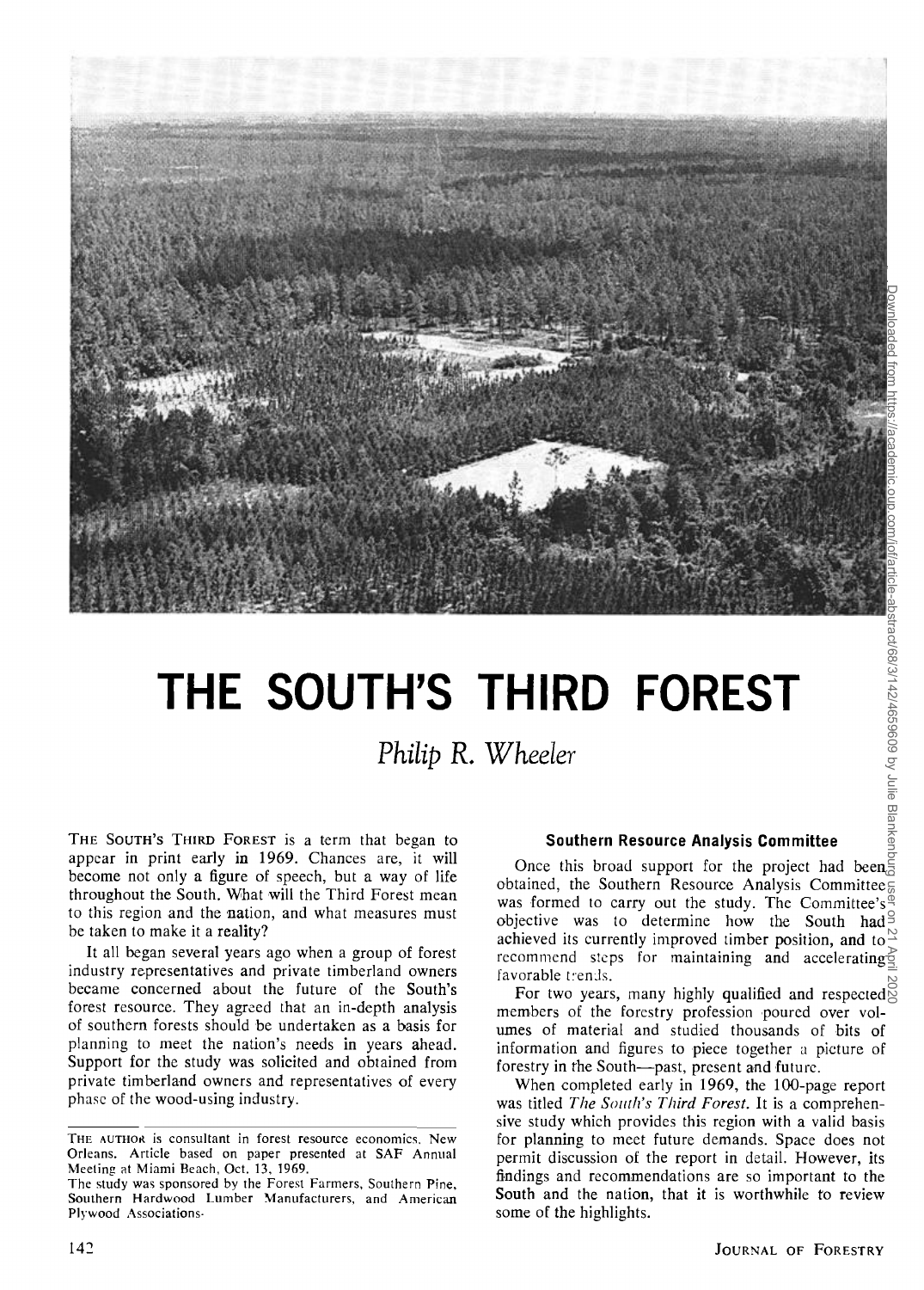**The report indicates there have been three distinct periods in the southern forest. The First Forest, the virgin forest which was a result of nature's own handiwork, was cut many years ago.** 

**The Second Forest is the one we are presently**  managing and harvesting. It is the result of a number **of factors: reduced harvesting during the depression; conversion of abandoned farms to timber-growing acreage; application of sound silvicultural practices on industrial holdings; creation of tax incentives for timber growers; and the joint efforts of industry, other private landowners, and state and federal governmental agencies.** 

**The Second Forest is a result of man and nature working together, and, in many respects, has been**  more prolific than the First. It has been referred to as the "miracle in the southern forests." In 1935 these **forests contained 120 billion cubic feet of wood. Since then, 169 billion cubic feet have been harvested. But these forests still contain more than 150 billion cubic feet! Twenty-five percent more inventory now than beforc that mammoth harvest!** 

**The growth of the southern wood-using industry during this time has been tremendous. For example: since 1961, production of southern pine lumber has increased 25 percent; an entirely new industry, pine plywood, was born in 1963. and already 16 percent of** 



Softwood and hardwood lumber production in the South **1946 to 1967.** 



**Southern pulpwood production. pine and hardwood, roundwood and residues--1946 to 1967.** 

**the nation's plywood is produced in the South. The region now produces 63 percent of the nation's pulpwood, over half of its hardwood lumber, nearly threefourths of its hardwood veneer logs and bolts, and 85**  percent of its pressure-treated poles.

**In 1966 (the latest estimates available) the harvest, manufacture, remanufacture, transportation, and marketing of southern wood products added \$10 billion to the South's economy. Distribution to the North produced an additional \$4 billion, making a total contribution of \$14 billion to the nation's economy. Of equal importance, is the fact that the equivalent of more than a million full-time jobs was provided; a need for countless other services and goods was created; and ad valorem, income, and sales taxes were paid to support all levels of government. Directly or indirectly, the production of mood in the South touches**  every person in some manner.

**But basking in the glory of past accomplishments will not guarantee we can continue this trend indefinitely unless dynamic measures are taken. We must develop a Third Forest--a forest capable of meeting the requirements of generations yet unborn.** 

The needs of future generations stagger the imagina**tion. The report points out that with the anticipated**  housing boom predicted by the federal government, the demand for southern pine lumber could double in **the next 10 years alone. It is estimated that by 1978**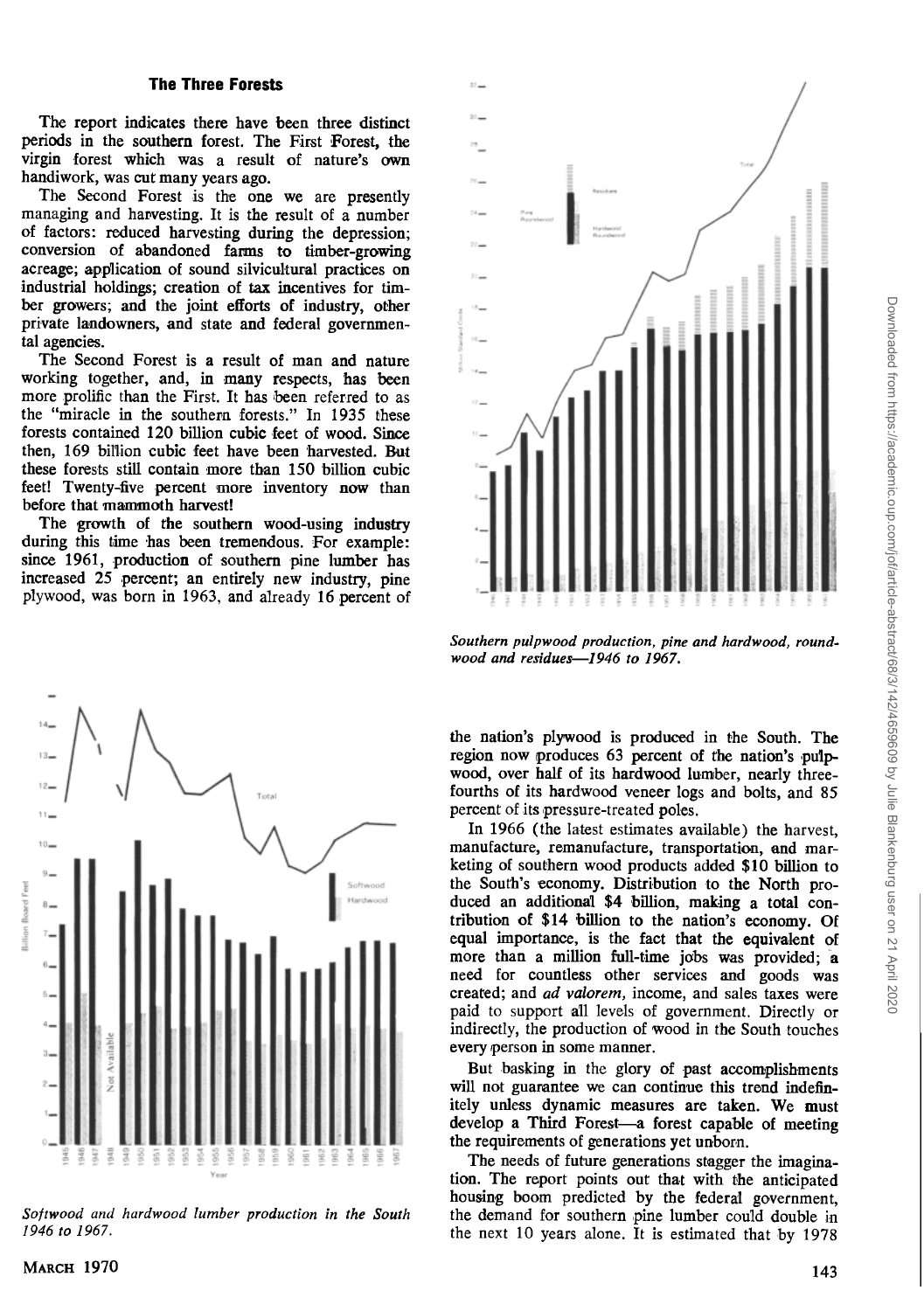

**Estimated cost of fire protection related to loss of timber** values and all forest values, with cost plus loss, at 0.05 to **0.6 percent levels of burns, in the South.** 

**demand for southern plywood will increase 60 percent; and as consumption of paper and paper products increases, the South must double its present production of pulpwood by 1985. By the year 2000, the report estimates that the South will be expected to produce more than one-half of all the nation's wood products. To do this, the Third Forest must be at least 2.3 times**  more productive than today's southern forest.

**Obviously, we will have to double the annual**  growth of timber in the South before year 2000. The **challenge seems awesome, but not insurmountable because the odds are in our favor. The system to accomplish the job has been tried and proved. By working together, industry, state and federal government, and private landowners created the Second**  Forest. The Third Forest can be developed by using **the same basic principles on a more massive scale.** 

#### **Changes**

The report points out that in creating the Third **Forest, our task will be complicated by a number of changes that have occurred since the formation of the**  Second Forest. There are now more people and less **land. and this trend wil surely continue. Also, we are dealing with an ever-changing pattern of landownership; where the owner once lived on and worked the**  **land, he now lives in the city and sees his land infrequently.** 

The following is a breakdown of forest land owner**ship in the South: 40 million acres are owned by the wood-using industry, 17 million acres are in public ownership, and 141 million acres, by far the vast majority, are owned by private individuals. Industry and public lands, for the most part, are well managed.**  The great bulk of the land, about 70 percent, is in **private hands, and most of it is either poorly managed or not managed at all. Here is the land base which must be more effectively managed if we are to produce the additional forest products that will be needed.** 

**One should not be too quick to criticize the private**  landowner for the current condition of these lands<sup>®</sup> however. According to the report, the private owner has had little incentive to spend the time, effort, and money to improve his forest. He is generally  $\mathbf{no}\right)$ **motivated to embark on a program beyond his techni**cal knowledge and financial means. He is confronted with high interest rates and a lack of immediate return<sup>3</sup> **on his investment. In many cases the size of his tracted** simply does not appear to justify the economics of the venture. In view of these adversities, how can the **South create the Third Forest and continue to con**tribute to the needs of our region and nation? A plan<sup>t</sup> **of action in the form of 14 recommendations is presented by the Southern Forest Resource Analysis**  Committee in the report. Foremost, they call for  $\frac{1}{40}$ closely coordinated effort by government, industry, and<sup>2</sup> **private landowners to implement the 14 points.** 

#### **The Committee's Plan**

**To double the growth of our forests, and have the Third Forest in ful'l production by the year 2000, these are the committee's recommendations:** 

1. Planting, Regeneration, and Timber Stand Im<sup>26</sup> *provement*—The quality and quantity of growing stock  $\geq$ must be increased on a huge area. At least 10 million additional acres should be planted with genetically improved seedlings by 1985. These are in addition to **areas that will have to be planted after timber harvests. State forest service nurseries must be expanded.** so they will be capable of producing the additional **planting stock. Over 20 million acres of low-quality** upland hardwood should be converted to pine. In other areas thinnings and timber stand improvement is need<sup>1</sup> ed to improve species composition and spacing. In all<sub> $\geq$ </sub> **two-thirds of the southern forest lands require some treatment.** To make improvements on private land **economically justifiable, the report recommends consolidation of numbers of small tracts for professional timber management and marketing benefits.** 

2. Protection from Wildfire, Insects, and Disease-**Wildfire continues to be the number one problem in the southern forest. Although the state forest services**  have done an excellent job in reducing forest fire losses **over the years, this record must be improved. Past experience indicates that for each dollar invested in fire control, there is a four-fold return in timber values. Fire prevention does pay, and it reduces the outlay for fire control equipment. Additional efforts**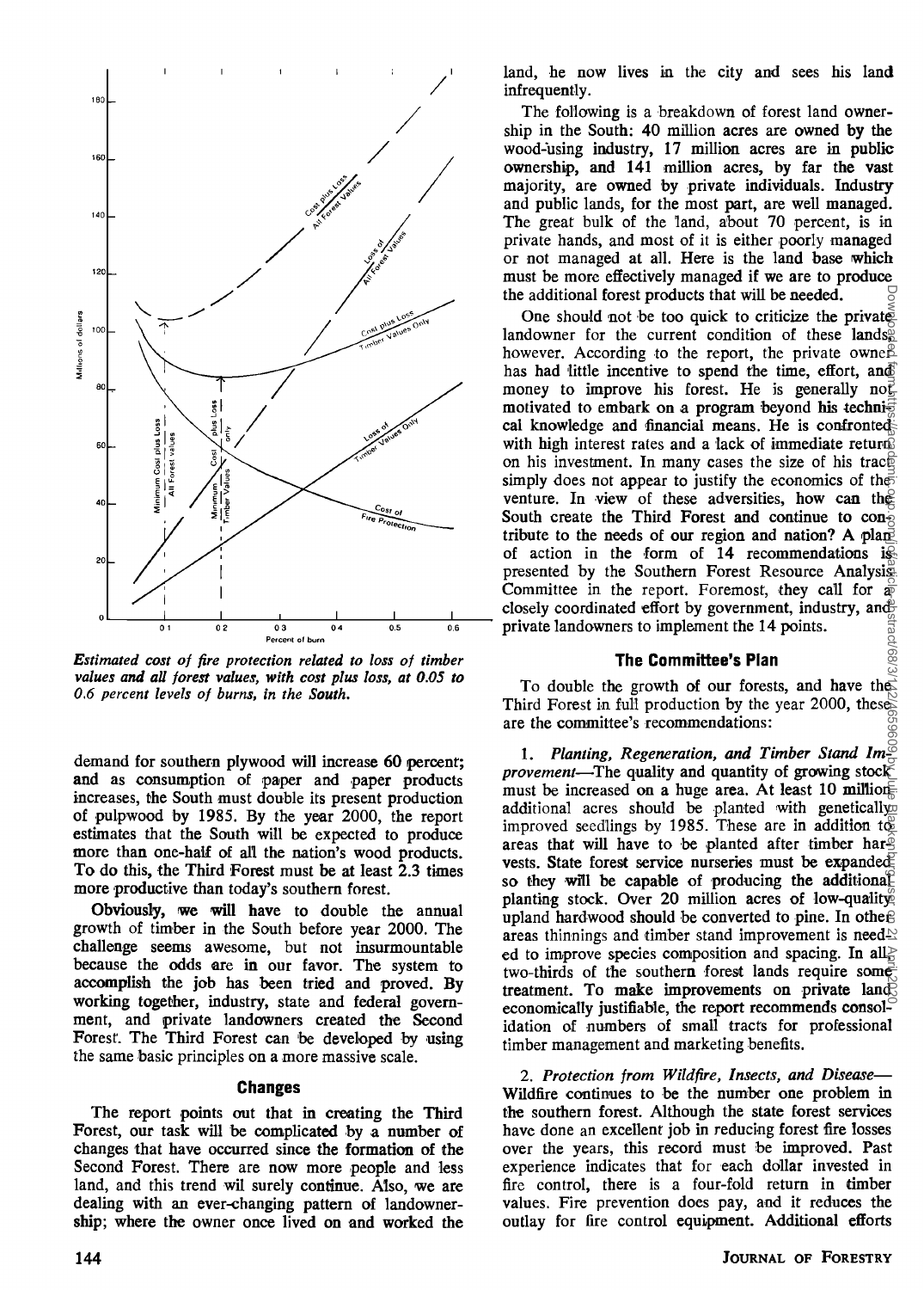**should be made to detect and control insects and disease.** 

3 & 4. Utilization and Marketing-Industry should make every effort to increase utilization of cull trees, **as well as residues generated in the woods and mills, to reduce cutting pressures on inventory. More stable markets must be provided for primary forest products to reduce drastic fluctuations in raw material demand. Since most landowners prefer annual income from**  their forests, a cost-sharing land improvement program **between landowner, government, and industry might be the solution. Under such a program, the owner could dedicate his land to timber production and pay a fraction of the development cost. The federal govern**ment could continue to pay a share of the cost of **planting, stand improvement, and other practices through the Agricultural Conservation Program which**  has been in effect for a number of years. The state **government could ,provide additional cooperative funds**  for the state forest service to plan and administer the **.program. The forest industry could then perhaps, justify an agreement to provide annual payments to the owner for developing timberlands for a future supply of wood. New ideas and alternatives, of course,**  will be found. It seems at this time, however, that it is **best to channel all activities through the framework of existing organizations.** 

5. Property Taxes—Tax incentives are extremely **important because tree growing is one of the longest range economic activities engaged in by man. Capital gains treatment for timber income recognizes this; therefore, it is essential that it be continued. The state**  and local tax situation is already showing signs of **getting out of control in a number of areas across the**  South. For instance, the assessment ratio varies as **much as 80 percent between some southern states. Private owners can be encouraged to grow timber only**  if state and local property taxes are equitable and **related to actual growth capacities. Thus, a low capacity site should not be taxed to the same extent as a high capacity site.** 

6. Minimizing Loss of Timber Lands-The report **estimates that some 10 million acres of forest land will be withdrawn for agriculture, urban expansion, rightsof-way, reservoirs, recreation, and other uses in the South by the end of this century. With the land base shrinking. it is imperative that governmental agencies exercise the power of eminent domain with prudence. Any large withdrawals of land from timber production**  should be regarded as major policy determinations, **and handled at the highest legislative level.** 

7. Recreation and Urban Development-Most for**est lands should not be withdrawn from production for**  a single use such as recreation. Many of the larger **wood-using industries have proved on a massive scale**  that recreation and timber growing can be carried out simultaneously. It has been demonstrated there will be **an abundance of game in the Third Forest. Deer, turkey, quail, and rabbits will be in greater numbers than when the Indians were here. Lakes will be stocked with genetically superior strains of fish, faster**  growing and more aggressive. Nature trails will enable **the bird watchers and wild flower enthusiasts to satisfy their desires. We won't have vast areas of wilderness, but the Third Forest will contribute immeasurably to the physical and spiritual needs of our people. The report does suggest, however, that there be a revision of state liability laws which discriminate against or unfairly penalize landowners who open their lands to the public.** 

8, 9, & 10. Public Relations—These three recom**mendations can be placed under the broad heading of public relations, since they concern communications. An effective communications program is essential be**cause public understanding plays such a major role in **any forest development program. The new urbanoriented public and their elected representatives should be informed of timber's contribution to the economy, and shown that a wisely used forest is essential to our society. There is also need to generate public support**  to continue treating income from timber as capital **gain. Industry must continue to support programs that create favorable relations with government and people.** 

**11. Strengthening State Forestry Agencies, Associa**tions, and Schools-Some form of state forestry agency **is the focal point for forest activities in each southern**  state. They have done more than any other public group to develop the Second Forest in spite of adversi**ties such as low budgets, underpaid employees, and public apathy. The report suggests that efforts to develop the Third Forest should be directed through a single agent, such as the state forester. In view of this, state forest services must be adequately funded to help**  them meet these additional responsibilities. Schools of forestry also must be financed adequately if they are to **train foresters who are qualified in modern business**  practices and scientific forest management techniques **that will be required to develop the Third Forest. Broad public support for these expenditures can be achieved through effective, citizen-supported state forestry associations and organizations.** 

12. Forest Research-The report indicated that it **was not possible to specify all research needs. It stressed, however, that research and development efforts should be increased in proportion to the con**tribution forestry and the forest industry make to the national economy. A vast amount of information pre**viously not available is flowing from forest research centers as computers enable us to handle much more complex subjects and time is compressed from years into seconds. Some major areas where research must be intensified include: the use of fire as a management tool and the control of wildfires; control and eradication of insects and disease; development of advanced forest management techniques; development of strains of genetically superior trees; wildlife management and recreation; forest engineering, which includes mechanization of forestry operations from planting to harvesting.** 

13. Responsibility Guidelines—The report recom**mends that administrative responsibility for developing**